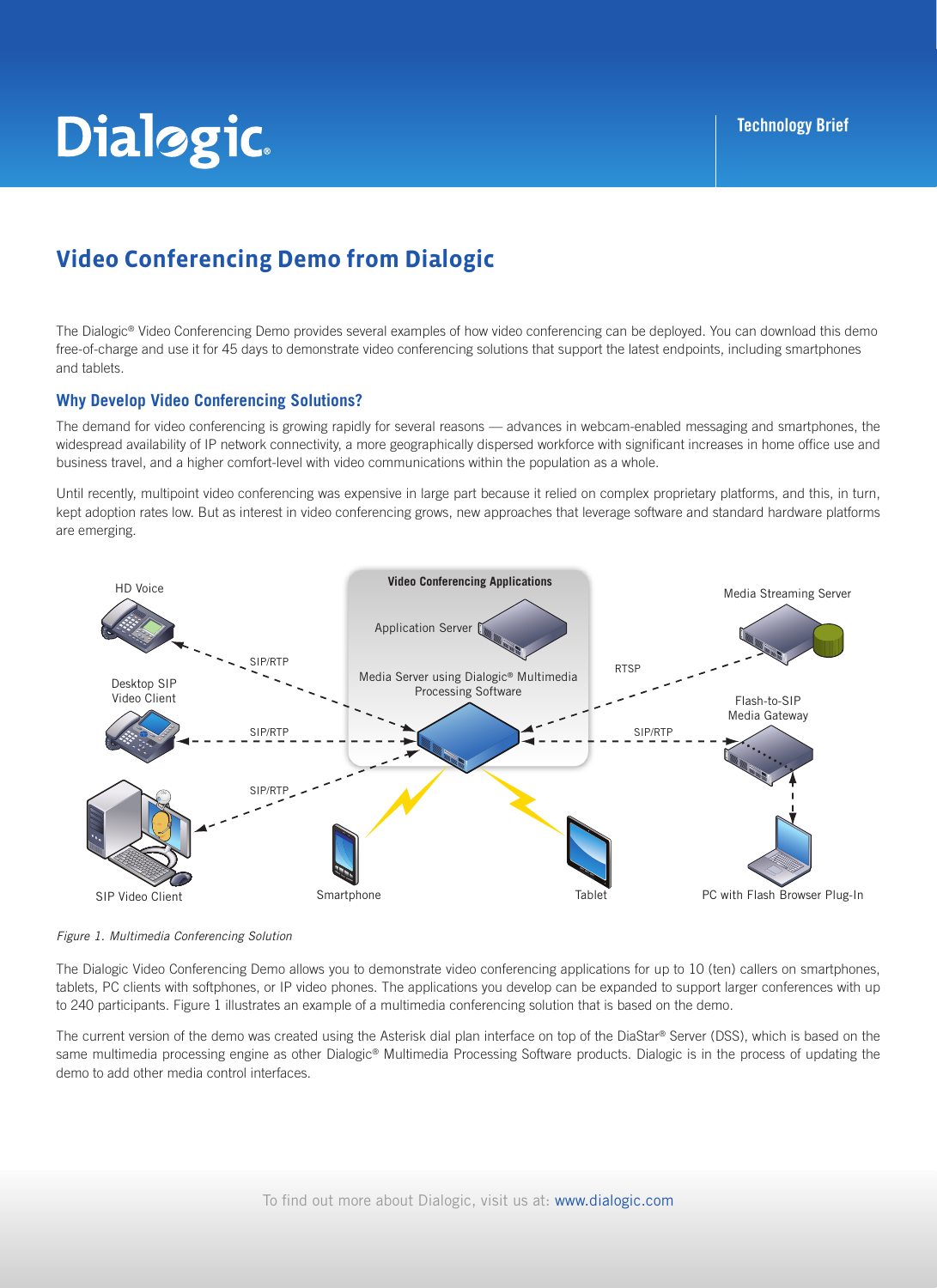### **Demo Highlights**

- Successfully tested for interoperability with smartphone and tablet-based iPhone, iPad, and Android video clients Supports the latest mobility endpoints for video conferencing solutions
- **• Provides an open-source SIP Registrar** Enables easy SIP-based calling from SIP-compliant terminals on the internet
- **• Successfully tested for connectivity with Flash-based browser plug-ins using a third-party Flash2SIP gateway** Greatly improves access and ease-of-use for PC-based video conferencing using a standard browser without special client software
- **• Supports advanced "ad-hoc" and "controlled" video conferencing with either standard- or high-definition video resolution** Improves the user experience and enables the development of innovative video conferencing solutions
- **• Can support an RTSP client function** Allows the streaming of internet content into a video conference using external streaming servers

#### **What Solutions Can You Build?**

The initial version of the demo includes sample applications that provide ad-hoc and password-protected video conferencing. You can also build a wide variety of video conferencing solutions based on the demo. Here are just a few of the possibilities:

#### **Business or Social Use**

You can create an application for ad-hoc or scheduled video conferences with participants using the devices shown in Figure 1. Some dating sites use video conferencing, for example.

#### **Training or Company Presentations**

A single live presenter can stream training sessions or company meetings. Including a Flash-to-SIP media gateway (as shown in Figure 1) allows content to be distributed to participants who are using computers with standard internet browsers and without requiring special client software. (The demo has been successfully tested with third-party Flash-to-SIP media gateways.)

#### **Recording a Video Conference**

Adding a video conference recording feature allows training sessions, company presentations, or call center transactions to be stored for future reference. This feature can also be used to create video blogs or reports, for example.

#### **Entertainment**

Video conferencing is a popular way of presenting entertainment or special events. Internet-based content can be streamed into a video conference using the RTSP protocol, allowing multiple participants to view and discuss the content in real time.

#### **Real-Time Monitoring Using a Remote Webcam**

Input from a "Webcam" can be streamed into a video conference over RTSP to allow family members or a group of friends to witness a wedding, reunion, or local soccer game even if they cannot attend in person.

2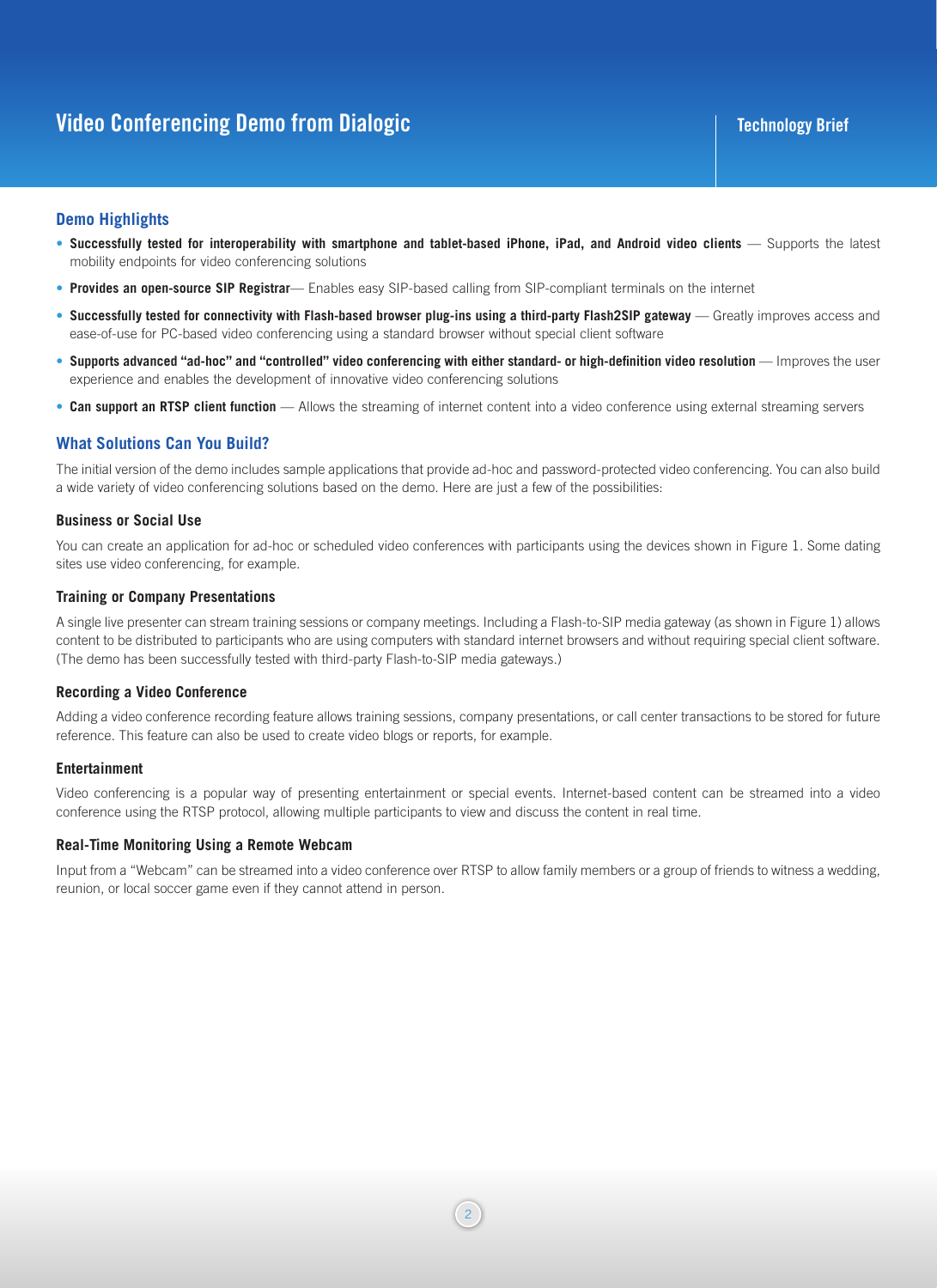### **Video Conferencing Demo from Dialogic Technology Brief Technology Brief**

#### **Technical Specifications**

| Interfaces                    | SIP/RTP, RTSP (client only)                                                                                                                                                                                                                  |
|-------------------------------|----------------------------------------------------------------------------------------------------------------------------------------------------------------------------------------------------------------------------------------------|
| Audio Coders                  | G.711u/a, G.722, G.729a, G.729b                                                                                                                                                                                                              |
| Video Coders                  | $H.263, H.263++, H.264, MPEG-4$                                                                                                                                                                                                              |
| Video Formats                 | VGA, CIF, QCIF, Sub-QCIF                                                                                                                                                                                                                     |
| Video Features                | Play/Record<br>Video transcoding, transrating, and transizing<br>Video overlays<br>Video conferencing                                                                                                                                        |
| <b>Other Features</b>         | $1, 4, 6, 9$ image tiling<br>Attendee captions<br>Static image display<br>Video clip display<br>"Ad-hoc" and "controlled" conference modes<br>Conference recording can be added<br>RTSP client can be added<br>Tone detection and generation |
| <b>Call Progress Analysis</b> | Pre-connect busy and ringback tone detection<br>Post-connect positive voice/answering machine/fax/modem detection                                                                                                                            |
| Deployment environment        | Single ISO install, standalone                                                                                                                                                                                                               |

Check the website at www.dialogic.com/vcdemo periodically, as the demo will continue to be upgraded.

#### **Working with the Dialogic® Video Conferencing Demo**

Here are some possible steps for working with the video conferencing demo.

- 1. Try the proof-of-concept video conferencing platform deployed by Dialogic. Contact your local Dialogic sales representative for instructions. Local contact information is available at www.dialogic.com/contact.
- 2. Download the demo at www.dialogic.com/vcdemo. Once you install and configure the demo, you can start developing a video conferencing application based on it.
- 3. When your application is ready, request a 45-day trial license from Dialogic, which allows access to advanced multimedia functionality developed by Dialogic.
- 4. Enhance and test your application with input and support from Dialogic. At this stage, you should be able to dimension your system and determine hardware requirements based on the number of users, types of video terminals supported, available bandwidth, codecs, resolution, frame rates, etc.
- 5. After 45 days, order standard licenses for Dialogic Multimedia Processing Software.

#### **Want to Learn More?**

For more information, contact your local Dialogic representative. Contact information is available at www.dialogic.com/contact.

3